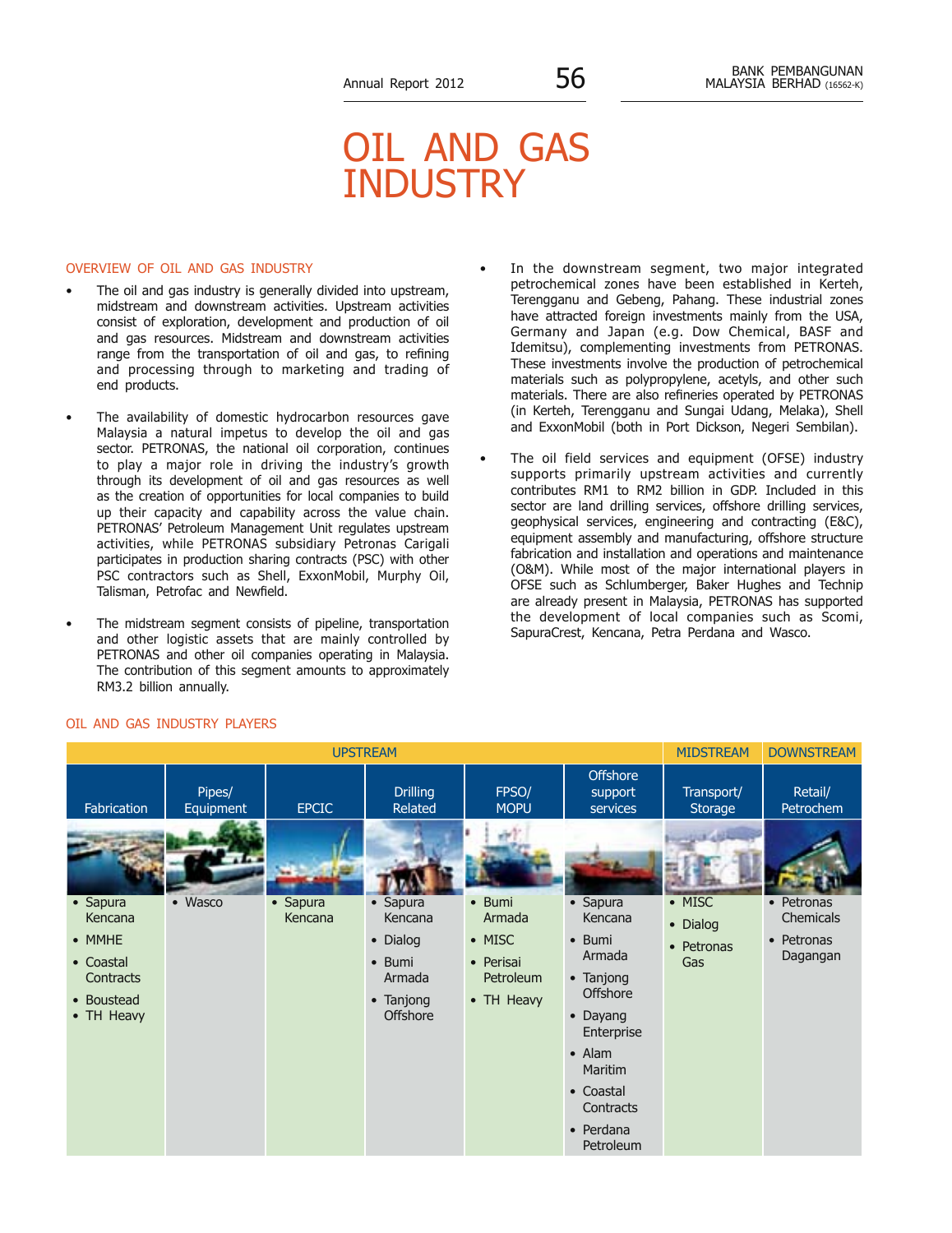## Market Scenario

Oil and Gas Production

- Global oil and gas production has grown by approximately 1.5 percent per year in the last decade, driven by robust demand in OECD countries and rapidly rising demand from developing economies, notably China and India. According to the International Energy Agency the global growth outlook for 2010 to 2020 for both oil and gas demand will shift further to developing economies in this decade. While "green" policies and de-carbonisation are taking place, especially in developed economies, any impact on oil and gas demand is not expected to be marked until the end of the decade. Demand for gas, especially, may actually benefit in the near term, as natural gas is both plentiful and green vis-à-vis other fossil fuels.
- Global oil and gas supply capacity jumped ahead of demand during the financial crisis of 2008 and 2009. This created a temporary but significant price dip in oil prices and enduring turmoil in global gas markets. The ongoing volatility in gas markets has been exacerbated by significant supply additions in the USA from domestic production of shale gas. A tighter balance of supply and demand is expected in both oil and gas by the middle of the decade, as demand growth catches up with supply infrastructure.
- In the last decade, growth in the upstream sector in Malaysia has been driven more by rising prices in oil and gas than by increases in production. PETRONAS' international expansion has also contributed to Malaysia's GNI.

Malaysia Oil Production, Consumption And Imports (000b/d)

1,000 900 800 700 600 500 400 300 200 100 2011f 20121 2013f 2014f<br>2015f 2002<br>2003 2010e 38<br>38<br>38<br>38 ğ å Oil Production, 000b/d (LHS) DOII Consunption, 000bAI (LHS) Oil Imports, 000b/d (RHS)

Source: Business Monitor International

- Despite the declining conventional oil and gas resource base, there remains significant potential in mature, small and technically more complex fields. Future growth could come from initiatives such as enhanced oil recovery, innovative approaches to the development of small fields, or through intensifying exploration activities to achieve a faster pace of oil and gas discoveries.
- Oil Field Services
- The Asian market for oil field services has grown by 20 percent per year over the last decade, primarily driven by the shift towards more technically challenging fields, e.g. deepwater, and increases in the price of oil, which has boosted industry margins. The sector outlook continues to be bright, driven by the upbeat outlook for offshore exploration activity in Southeast Asia, tight gas developments across Asia and the liquefied natural gas (LNG) boom in Australia.
- The market for OFSE in the region is quite fragmented, with most of the players setting up operations in Malaysia, Indonesia, Singapore and Thailand. This presents an opportunity for Malaysia, as most of Malaysia's offshore producing fields are more mature than those of our Southeast Asian neighbours. This means that there will be significant opportunities for maintenance and replacement of assets, in addition to development of new fields, which will continue to drive growth in this subsector.

Mid-and Downstream Oil

- The regional midstream logistics market (oil and oil product storage) also offers a positive growth outlook, as crude oil consumption in the Asian region is expected to grow by 420 thousand barrels per day in each year from 2010 to 2015. The increased flow of hydrocarbons in the region will require additional storage capacity (for transhipment, sales and marketing and trading purposes). At the same time, the region's existing trading hub, Singapore, is nearing full utilisation.
- Downstream processing (petrochemicals and refining) and marketing industries are likely to also show at least modest growth levels. The opportunity to expand the large installed petrochemical complexes in Malaysia will depend on regional supply and demand balances as well as on the opportunity to introduce process and product innovations. Likewise, the pace of potential refinery expansion will be driven by regional supply-demand balances.



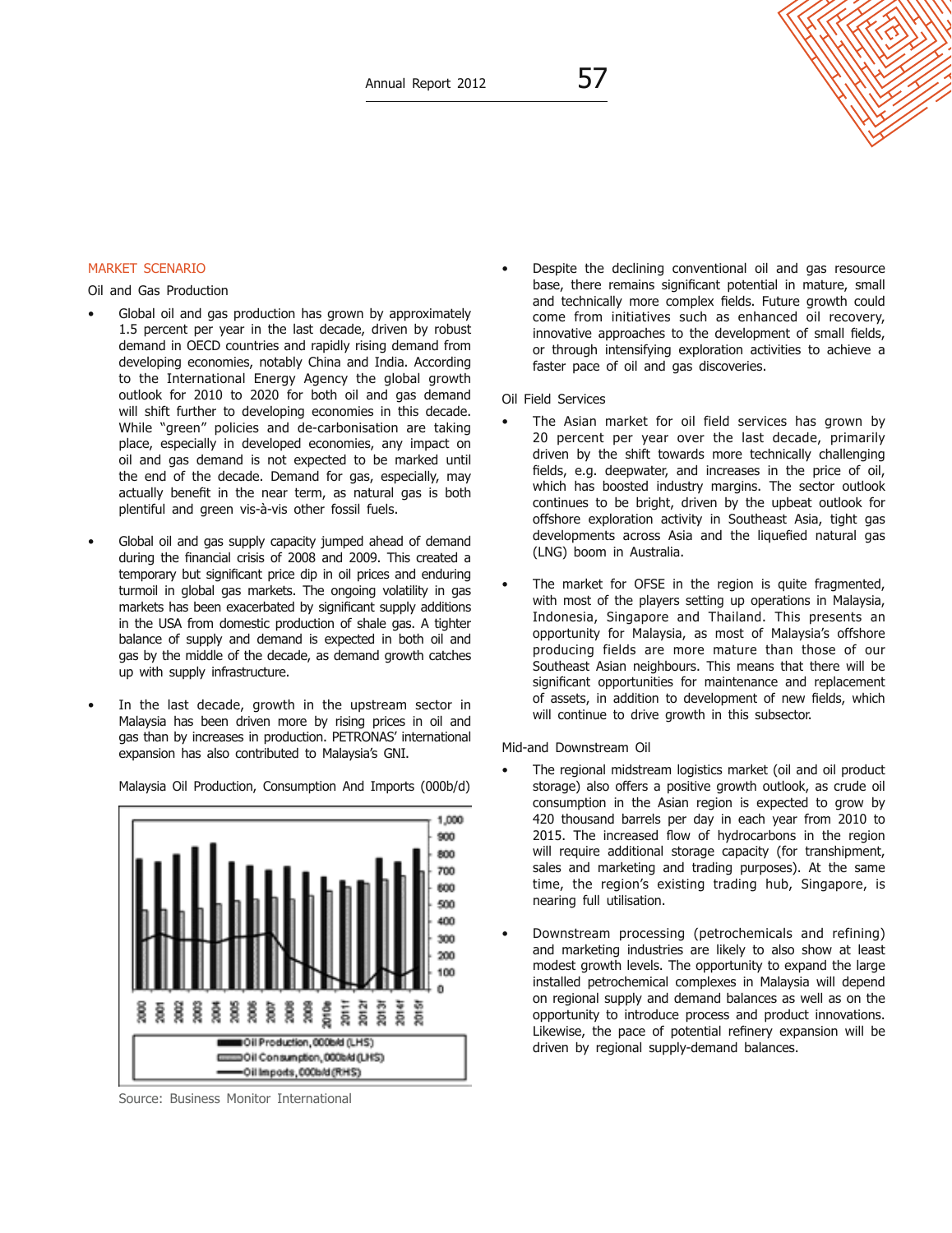#### Upstream Activities

- Since its creation in 1974, national oil company PETRONAS has shaped and guided Malaysia's hydrocarbons industry. Punching considerably above its weight, the company has succeeded on the world stage, building overseas assets in Asia Pacific, the Middle East, Africa and now North America.
- However, the national oil company has somewhat neglected domestic production and exploration efforts. In 2011, the country's crude output fell below 600,000 barrels of oil per day (bopd) to 573,000 for the first time in a decade, according to data from the BP Stastical Review of World Energy.
- As such, the country badly needs to enhance exploration efforts and capitalize on its undiscovered resources, which are estimated at up to 10 billion barrels in deep- and ultradeep water, of which 65 percent are in deep water.
- With this in mind, PETRONAS and its exploration arm Petronas Carigali have devised a three-pronged approach to reverse the nation's production fortunes. Targetting the development of the country's marginal fields, deepwater exploratory drilling and the revitalization of mature assets, capital expenditure on exploration is set to soar over the next decade, with much of this being ploughed into the country's offshore opportunities.

#### Marginal Fields

- The first prong of Malaysia's bid to boost flagging production is to encourage the development of the country's marginal fields. These assets, typically holding less than 30 million barrels of reserves, are of little interest to international oil companies focused on landing the far larger offshore deposits, but offer smaller, nimbler players the chance to leverage their experience in enhanced oil recovery (EOR) techniques and rapid mobilization.
- Although the individual fields may not add up to much individually, with many of the sites having 10 million barrels worth of reserves or less, Malaysia's 106 combined marginal sites hold a healthy 580 million barrels of oil equivalent, according to research from investment bank JP Morgan.
- For the time being, PETRONAS has plans to develop only 27 of these, leading to speculation over whether the increase from marginal fields can make a serious impact on the country's overall production profile. Keen to incentivize smaller players to take up the marginal field challenge, PETRONAS has decided to forgo the standard production-sharing contract (PSC) in favour of a more tailored risk-sharing contract (RSC) model.
- An RSC is effective in two ways. For PETRONAS it ensures the oil remains a sovereign asset, while for contractors, usually a consortium of services companies, it strikes a fair balance between the risk and potential return for developing the marginal field.
- Contractors are expected to put up the development capital and the initial costs of the project. At an agreed point, usually subsequent to the pre-development phase or upon the production of first oil, the contractors are reimbursed, and thereafter paid a fee based on the amount of oil produced.
- There is no standard RSC the terms vary field by field, with contractor compensation contingent on reaching production by a set target date and achieving certain rates of production throughout the life cycle of the contract.
- As the oil remains the property of PETRONAS, the contractors cannot count the reserves on their books, which is something that ordinarily dissuade investment from an international oil company. However, for a services company independent from the need to build a healthy crude balance sheet, this is of no consequence.
- For Malaysia, the RSC has another attractive feature. Each participating international services company must join with a local partner, listed on Bursa Malaysia. Not only is part of the money generated through the RSC ploughed directly back into the Malaysian economy, but the local partner also gains valuable experience.
- The local content element of this agreement is effective in helping to lock in experience for local firms and furthering Malaysia's aim of becoming an offshore centre.
- The reception to the new RSCs implemented since 2011 has so far been generally positive. The RSC model would prove effective at enticing medium-sized, dynamic players to work on the marginal fields. BC Petroleum, which has an RSC for the Balai Cluster, was one of the first to sign the new joint venture agreement in August 2011 - a joint venture between Australian upstream player ROC Oil, Malaysian engineering and oilfield services company Dialog Group and Petronas Carigali.
- BC Petroleum's entry followed that of Malaysian players Kencana and SapuraCrest, before merging in 2012, which joined forces with international service company Petrofac to develop the offshore Kapal, Banang and Meranti cluster of small fields, known as the KBM Cluster.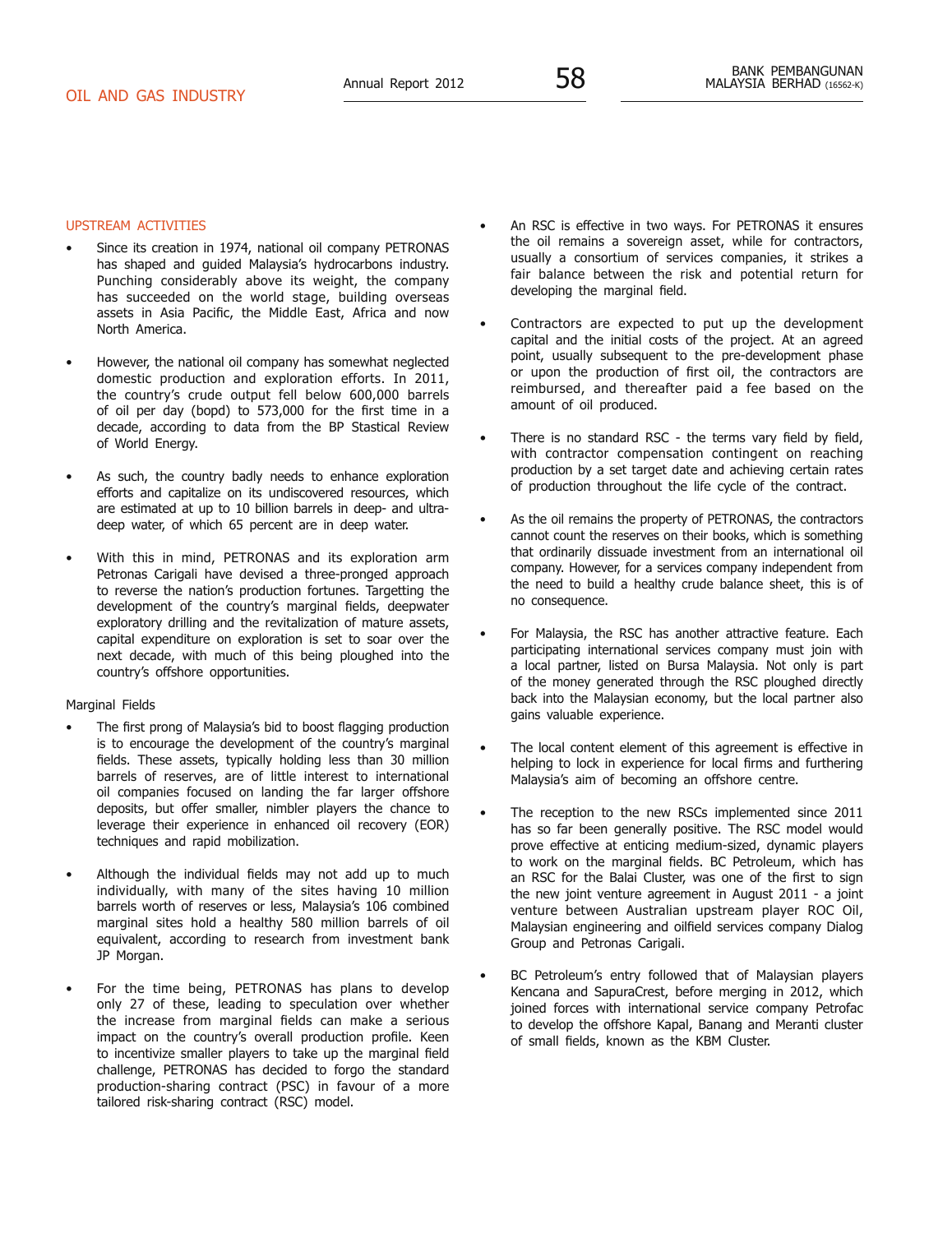#### Deepwater Exploratory

- The most critical and long lasting potential increase in production is set to come from deepwater projects. At current rates, crude oil output in Malaysia from maturing fields is expected to last only for the next two decades, according to industry website Offshore Technology. This is a low figure compared to Malaysia's overall current reserveto-production ratio of 28 years.
- Offshore plays, ranging somewhere between 200 metres and 1,200 metres for deepwater and from 1,200 metres onwards for ultra-deepwater, are a vital counterbalance, set to contribute an estimated 30 percent towards the country's total oil production by 2020, according to a report by consultancy Frost & Sullivan. Indeed, so intense is PETRONAS' interest in deepwater discoveries that in capital expenditure alone Malaysia is set to see the largest increase in the region, beating India and China with investment of US\$60 billion over the next five years.
- The first producing of these new deepwater projects, is the Kikeh field, offshore Sabah. Discovered in 2002, US operator Murphy Oil and Petronas Carigali managed to overcome the complex geology and water depths of 1,341 metres, beginning production of 40,000 bopd in August 2007.
- As more wells came on stream the output has since increased to 120,000 bopd. Since the Kikeh discovery, other international oil companies have sunk their teeth into Malaysia's deepwater prospects. By July 2011, 24 rigs were drilling in Malaysian waters.
- The total number of offshore rigs is expected to grow to approximately 30 by 2013, with 20 percent of the forecasted wells drilled by 2015 to be in deepwater, according to Frost & Sullivan. Deepwater is the next key frontier for Malaysia. It is established and proven that it is very prolific petroleum system.

#### Revitalization of Mature Assets

- The final piece of Malaysia production target jigsaw is expected to come from the aggressive revitalization of mature fields and the use of enhanced recovery techniques. In January 2012, Shell and PETRONAS signed two, 30-year PSCs that, when combined, are expected to become the world's largest offshore Enhanced Oil Recovery (EOR) project.
- The existing PSCs for the Baram Delta oilfield offshore Sarawak and the North Sabah development areas were due to expire by 2019.
- However, under the fresh terms, the licences have been extended until 2040, with the added EOR component potentially yielding an increase in average recovery from 36 percent to 50 percent, according to Shell.
- The two projects, worth US\$12 billion, are also set to become the first to employ sizeable offshore chemical EOR, with the North Sabah field becoming the first to use alkaline surfactant polymer technology in a horizontal well environment.
- The large investment PETRONAS has made to seize the opportunity to maximize domestic output through its new RSC model, enhanced oil recovery techniques and deepwater exploration has created a buzz with regards to offshore activity.
- PETRONAS is expected to benefit from advances in technology, both for subsea exploration and production, including EOR and Malaysia will be able to sustain - and possibly increase - current national oil production levels.

#### Offshore Support Vessels (OSV)

- Malaysia features a plethora of offshore support vessel (OSV) players, with vessels of all speed and size, reflective of the variety of offshore upstream activities in the country. At the lower end of the value scale, the sector offers a relatively easy entry for startup companies wishing to gain a foothold in the promising offshore oil and gas industry.
- With increasing requirements for deepwater capabilities and fiercer competition for contracts with vessels of lower brake horsepower (bph), it is the higher value vessel owners, together with those that enjoy more generous financing terms, that stand to gain the most from Malaysia's deepwater frontier.
- The sector took a battering following the 2008 oil price drop and the global economic downturn. Daily charter rates for OSVs are strongly correlated to the price of oil, the key determinant in upstream operators investment decisions, impacting upon the demand for offshore services.
- The stalling of upstream projects after 2008 was compounded by an oversupply of OSVs in the run up to the oil price retreat, as owner-operators expanded fleets and a swathe of new entrants appeared during a bullish market for oil that saw a record peak in price in 2008 of US\$145 per barrel.

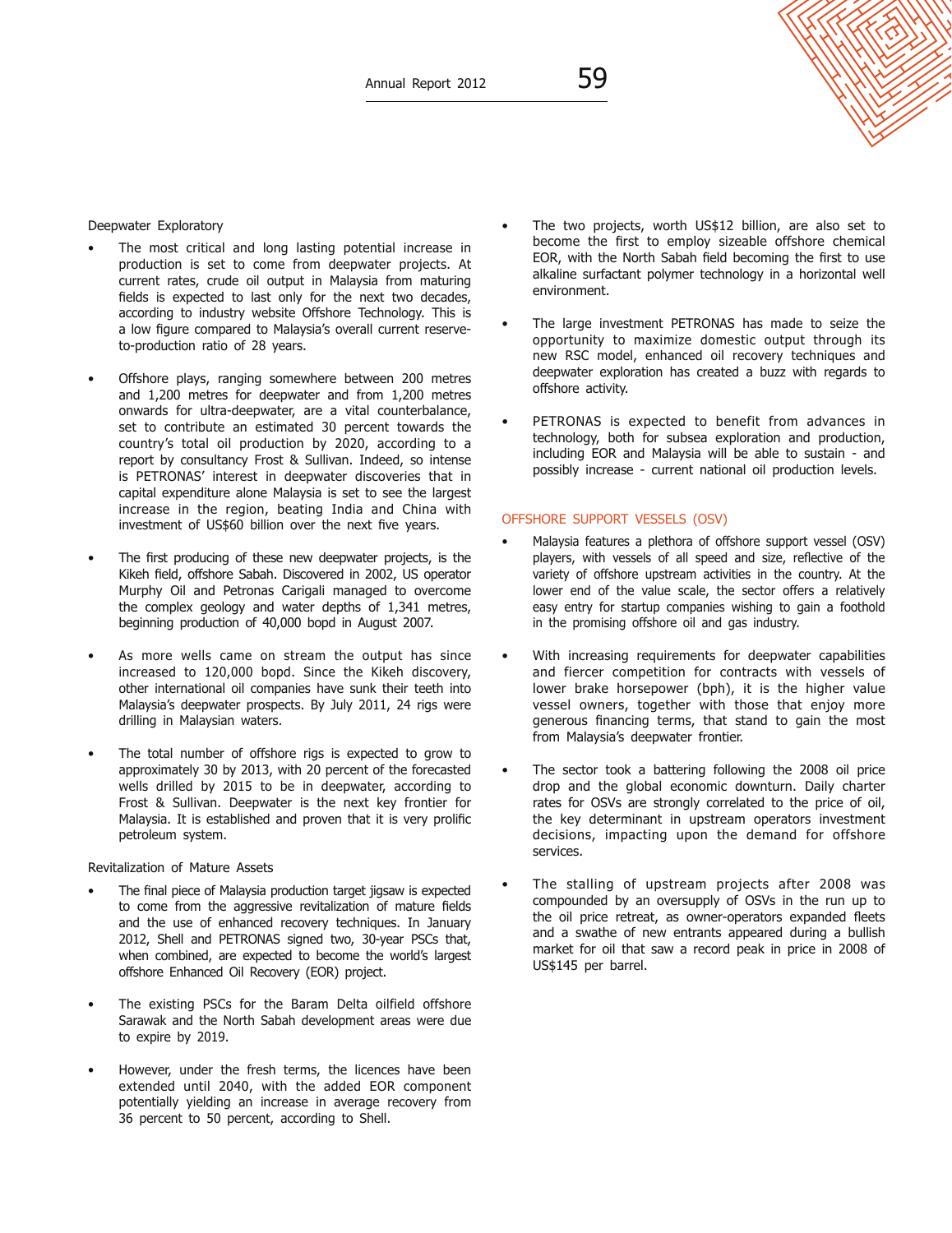- A subsequent climb in oil prices in 2012, with the price for Brent crude breaching US\$120 in first quarter of 2012,
- has encouraged oil companies to return to the table and pick up the pace in offshore projects. However, supply side dynamics have placed an upper limit on OSV daily charter rates, with the sector reporting a 20-percent discount on 2007-2008 rates in 2012, as the glut in supply keeps Malaysia's OSV sector competitive.



Source: Bloomberg

- These fundamentals will continue to subdue rates for the foreseeable future. However, persistent global oil supply demand looks set to maintain the high and relatively stable oil prices that were witnessed in 2012, encouraging increased upstream investment in the medium term.
- The impact on Malaysia's OSV sector will vary, as financing is a key concern of many operators - particularly for smaller players without access to public markets. Moreover, unpredictable changes in operators' tender requirements in terms of vessel bhp and deepwater capabilities will be detrimental to ship owners with fleets that no longer meet the standards, and for whom the depressed charter rates also do not meet the cost of operation.
- However, prospects in the country are much rosier for larger, listed operators - those that have already invested in more sophisticated fleets, and without onerous financing costs. In anticipation of national oil firm PETRONAS' surge in up-stream activity from 2013 onwards, its exploration and production arm Petronas Carigali has invited bids for a total of 34 vessels, including six straight supply vessels (SSVs), eight platform support vessels (PSVs) and 20 anchor handling tug supply (AHTS) vessels.
- Malaysian investment bank, Maybank, has suggested that this represents US\$950 million - US\$1.02 billion worth of contracts for the OSV sector, based on estimations that the 34 contracts will last between three and five years.
- Despite this headline contract figure, daily charter rates are expected to remain 10-18 percent below the heady peak of 2007-2008 in the medium term. This rate will cover operational costs for most vessel operators, while turning a profit on fleet investments.
- Many owner-operators with Maybank highlighting listed players Alam Maritim in the smaller vessel segment, Perdana Petroleum in the 8,000-10,000 bhp segment and Bumi Armada for the high bhp AHTS, SSVs and PSVs will benefit from deploying currently idle vessels.
- Perhaps the golden era for OSVs is over, but operators with scale and financing are still set to reap the rewards from Malaysia's upstream boom, even as smaller OSV owners struggle to stay afloat.
- There are many different types of boats that provide services to the oil and gas industry. Some are designed to transport crews to, from, and between oil rigs and platforms, while others are used to deliver supplies to rigs or tow a rig from one location to another. The line between different asset classes can become blurred as many boats are built with functionality that crosses over into another vessel's domain. Below are the main types of vessels used in the oil industry.

#### Anchor Handling Tug Supply (AHTS)

- Anchor Handling Tug Supply vessels, or AHTS vessels, tow rigs from one location to another and are equipped with powerful winches which are used to lift and position the rig's anchors. In addition, many can carry moderate amounts of supplies such as drilling fluid or drill pipe and also support offshore construction projects. AHTS vessels are usually specified in terms of base horsepower (bhp) and towing capacity.
- New generation, deepwater capable vessels typically have much greater horsepower (at least 8000 BHP) and winch strength (at least 250 tons). Winch strength determines the size of an anchor and the maximum depth to which it can be placed. In addition, their winches also have longer spooling lengths, which are needed to place anchors in deeper waters.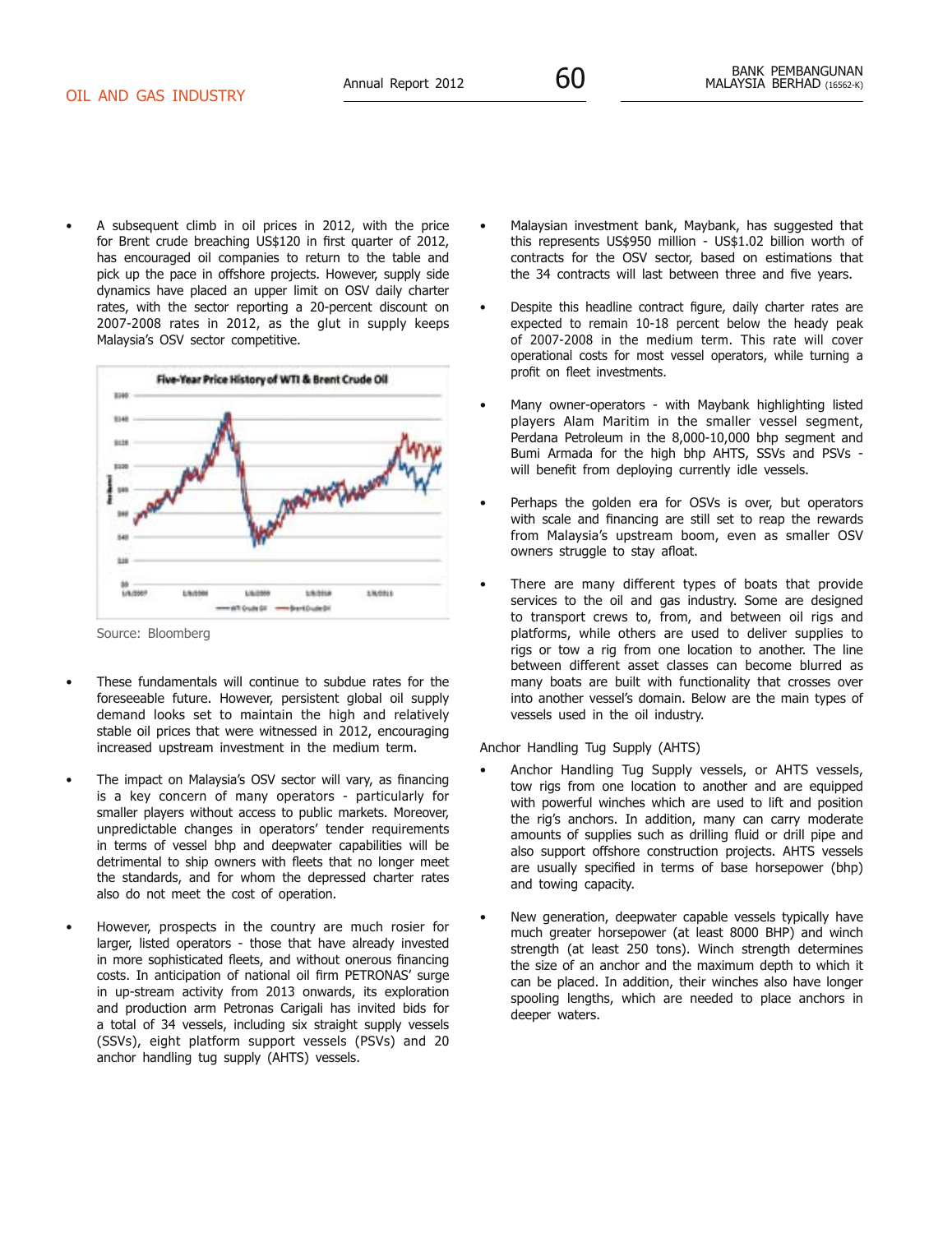# Supply Vessels

• Offshore Supply Vessels deliver drilling supplies such as liquid mud, dry bulk cement, fuel, drinking water, drill pipe, casing and a variety of other supplies to drilling rigs and platform. The vessels are also referred to as Platform Supply Vessels (PSVs). They are the same thing, although some industry participants like to think of a PSV as the larger version of an Offshore Supply Vessel. Offshore Supply Vessels are usually specified in terms of cargo carrying capacity, measured in dwt.



#### Offshore Supply Vessel

Purpose - A specialized vessel used to transport supply and carried out limited support roles such as pipe laying, rig moorings.



Platform Supply Vessel (PSV) Purpose - Vessel with large carrying capacity used to transport supply from port to oil platform.



Anchor Handling Tug (AHT) Purpose - A special purpose vessel equipped with towing machinery used to tow offshore rigs and equipment from one location to another and to set anchors for drilling rigs. Usually in small size to maximize its towing power.

Most have dynamic positioning capability although it is not an absolute requirement. Dynamic positioned vessels use global positioning systems and computer controlled propulsion systems that allow the vessel to maintain an exact position, regardless of wave and wind forces. In addition, a vessel that is typically built today can carry more supplies than its 25 year old peers.



Anchor Handling Tug Supply (AHTS) Purpose - A special purpose vessel similar to AHT, equipped with towing winches to tow and deploy offshore rigs and moorings. In addition, AHTS, which are characterized by longer after decks, could be used in limited supply roles.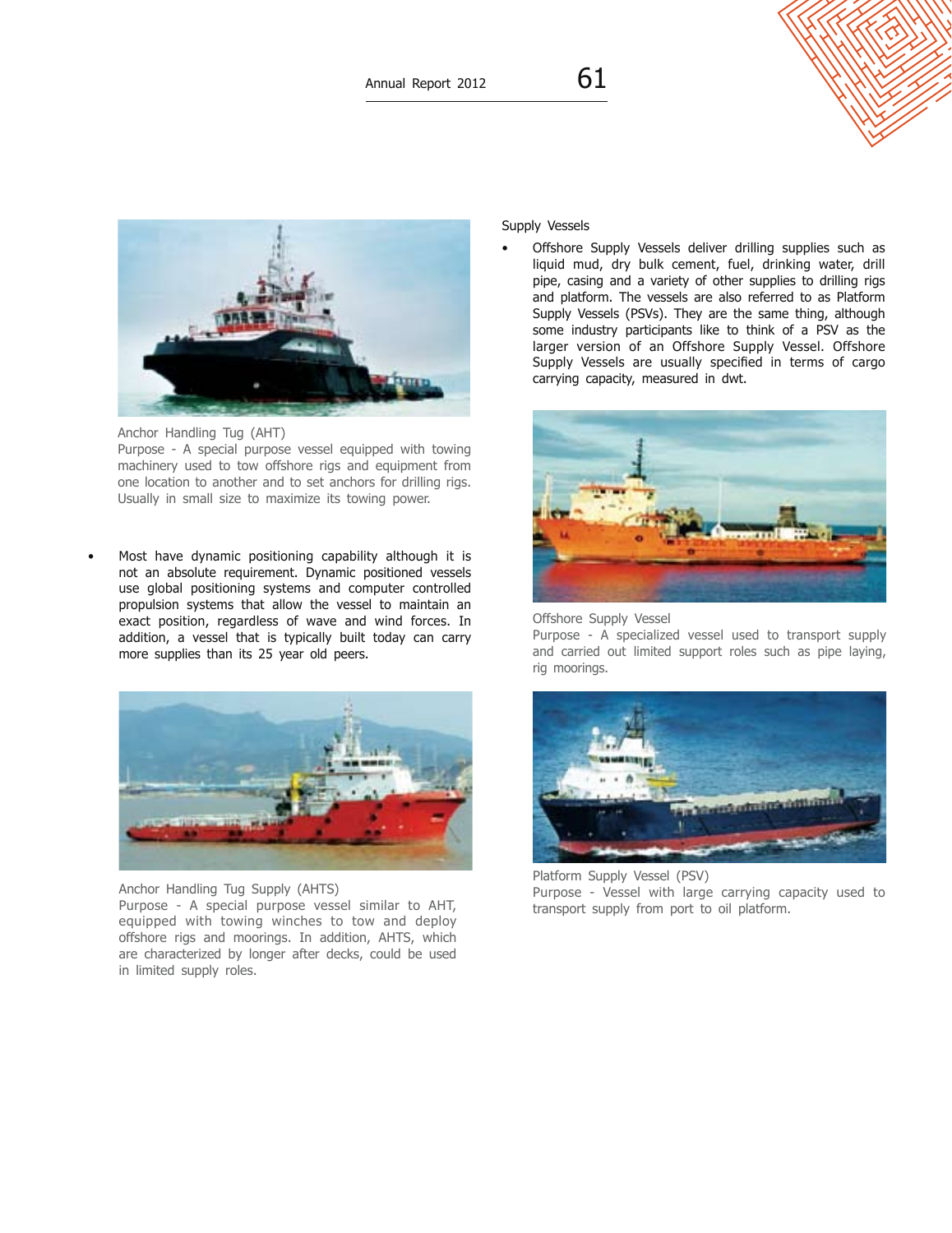Crew Boats

- Crew boats transport personnel to, from and between offshore rigs and platforms. These boats are much smaller than their AHTS or OSV cousins, and can range in size from 75 ft to 190 ft (23m  $-$  58m). Crew boats are generally specified by cruising speed.
- The smallest boats (75 ft) are typically used to transport crews between offshore installations and not to and from shore. Newer generation crew boats, called Fast Supply Vessels (FSV) can also carry very limited amounts of supplies and as such are often used for emergency or time sensitive deliveries of supplies in addition to transporting crews.



Crew Boat

Purpose – Transport personnel to, from and between offshore rigs and platforms.

#### Other Types of Vessels

- There are a variety of other types of vessels used by the oil & gas industry, which include:
	- Standby/Rescue Vessels, which are required to remain in the vicinity of offshore rigs and platforms in order to provide emergency response services, such as personnel rescue, fire fighting, and first aid.
	- Multi-Purpose Supply Vessels (MPSV) which can provide a combination of remote subsea intervention services, remote operated vehicle (ROV) operations, deep-water lifting & installation, delivery of supplies, fire fighting, and oil spill recovery.
	- Tug boat, which is powerful small size boat with high level of maneuverability providing towing services for vessels and barge.
	- Survey vessels, which collect geophysical data.
	- Well stimulation vessels, which perform fracturing and acidizing of producing wells.
	- Utility/Workboats, which perform a lot of work in support of offshore construction projects.

– Laybarge/Crane, which is a specialised barge with crane facilities used for pipe installation and pipe laying. Also equipped with welding stations and mooring system.



Tug Boat

Purpose – Powerful small size boat with high level of maneuverability providing towing services for vessels and barge.

#### Challenges of Oil and Gas Industry

Safety and Environmental Risk

- Despite a highly paid profession, working at offshore drilling rigs is both risky and dangerous as accident can cause the rig to explode and capsize. Incidents of oil spill occurring during and after drilling on the seabed for oil is detrimental to the environment and endangering aquatic life because of oil contamination. Also, radioactive wastes. carbon emission and pollution due to drilling are harmful to health and causing ecological imbalances.
- Apart from damaging the environment, health and marine life due to oil spills, the company has to pay the cost of cleaning up the oil. It also has to pay compensation to affected parties which may include fishing community, ports, tourism, workers due to loss of income or life.

Demand for Better and Sophisticated Drilling Technology

Exploring in the ultra deepwater requires the industry to continue to employ more sophisticated drilling technology so that the various inherent risks are taken care of such as minimum spilling; safety of the health and environment; and preventing the risk of dry drilling after having employed all the efforts, time and technology on exploration.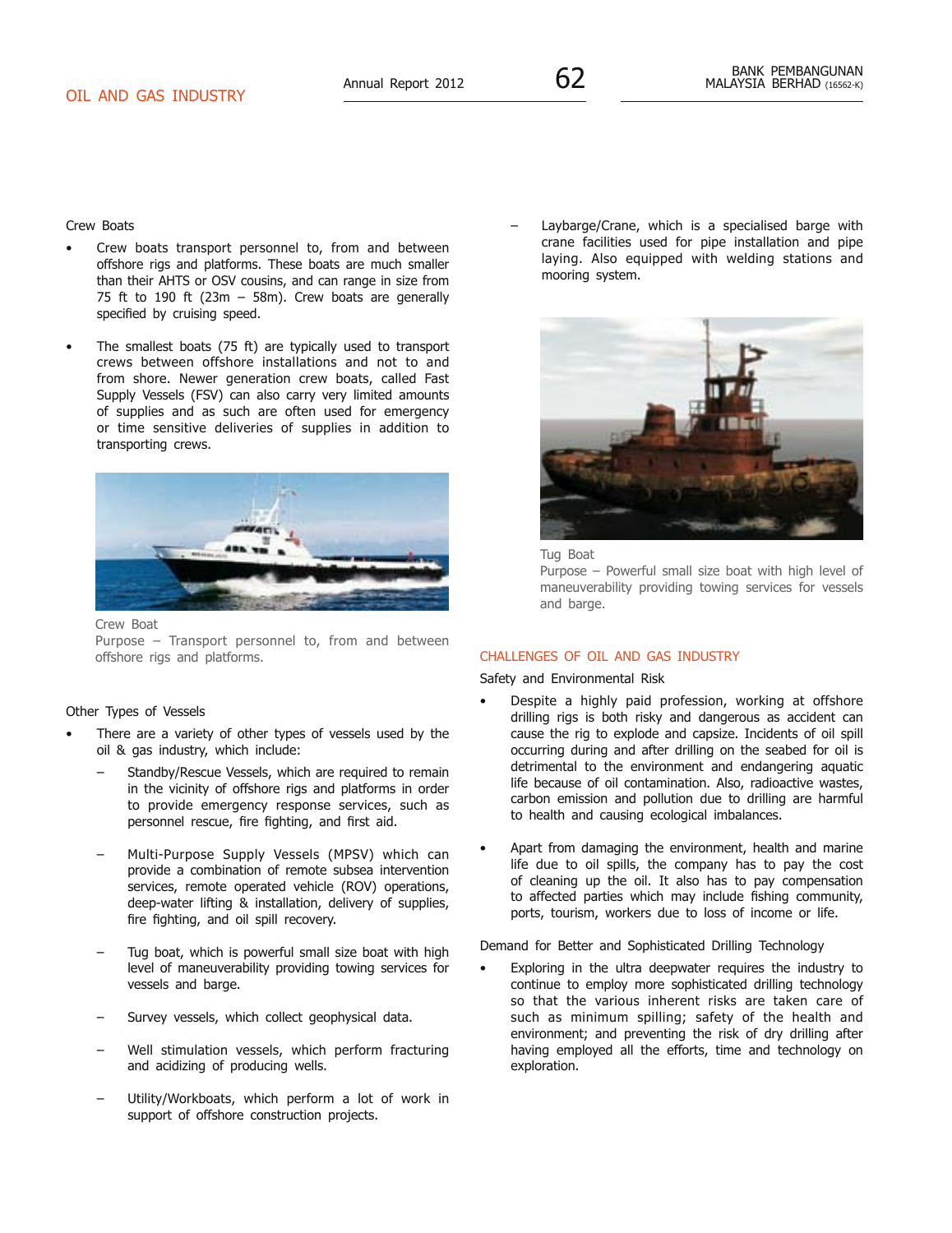# High Cost and Expensive Technology

As deepwater exploration is more complicated and dangerous than onshore fields, operation cost and production cost lifting of oil to the surface tends to be higher. Financing for the equipment and technology may not be easily come forth by financiers due to uncertainty and riskiness of the project viability while economic return will only be realized in the long-term. The removal of rig after drilling proves just as costly as construction. The overall drilling expenditure is expected to increase with more offshore drilling undertaken by international oil companies, national and government worldwide.

#### Leasing/Charter Rates

- Since the global financial crisis, the leasing rates of rigs except for jack ups have not been recovered due to sluggish demand. The leasing rates, move in tandem with the development in the industry while search for offshore E&P depends on future demand for oil of which it is highly susceptible to economic growth.
- The charter rates for jack ups have improved from more than US\$130,000 per day to more than US\$150,000 a day since the last two years. Meanwhile, new rigs equipped with special features will continue to be in demand to service more complex wells as well as remote reservoirs. Of the total numbers of rigs worldwide, US dominates the most, followed by Canada and others.

Factors Influencing Industry and Operating Environment of Oil and Gas Players

- Government regulations, including environmental regulations, which affect production cost and may limit the quantity of oil and natural gas that may be economically produced.
- Industry regulations that entail licensing and parameters within which the industry operates, which may dictate entry barriers.
- Market growth prospects and/or emergence of new competition (including accessibility of prospects or untapped reserves).
- Outlook for global economic growth.
- The balance between supply and demand as indicated by global inventory levels.
- Potential supply disruptions, including geopolitical developments.
- The degree to which individual OPEC nations and other large oil and natural gas producing countries are willing and able to control production and export of oil.
- Technological advancements that improve total recovery and productivity.
- Prospects for alternative energy and/or substitutes.
- Ability of oil and natural gas companies to gain access to funds to carry out their E&P plans.

#### **CONCLUSION**

- The landscape of the oil and gas industry is characterised by high barriers to entry which mainly revolve around high capital requirements and technical expertise. Contracts from major oil companies are only given to companies that have proven their capability in delivering quality works while complying with very strict safety requirements. Companies owned and controlled by Malaysians are preferred over foreign companies, to meet national aspirations in developing the capability and capacity of local oil and gas companies.
- The Malaysian oil and gas sector is on course for a structural reform caused by a flagging production which threatens to bestow a net importer status on the country.
- To combat this, PETRONAS has launched a RM300bil 5 year capex programme with the primary goal of increasing Exploration and Production (E&P) through the award of more Production Sharing Contracts (PSCs) and to revitalize its production predominantly through an Enhanced Oil Recovery (EOR) and marginal oilfield Risk Service Contract programme.
- The advent of deepwater exploration and production is expected to increase the demand for offshore support services as these petroleum fields lie at a greater distance from the shore. This new development will create greater demand for new series of OSVs, which have the capability in operating at deepwater oil fields for operational support and maintenance services.